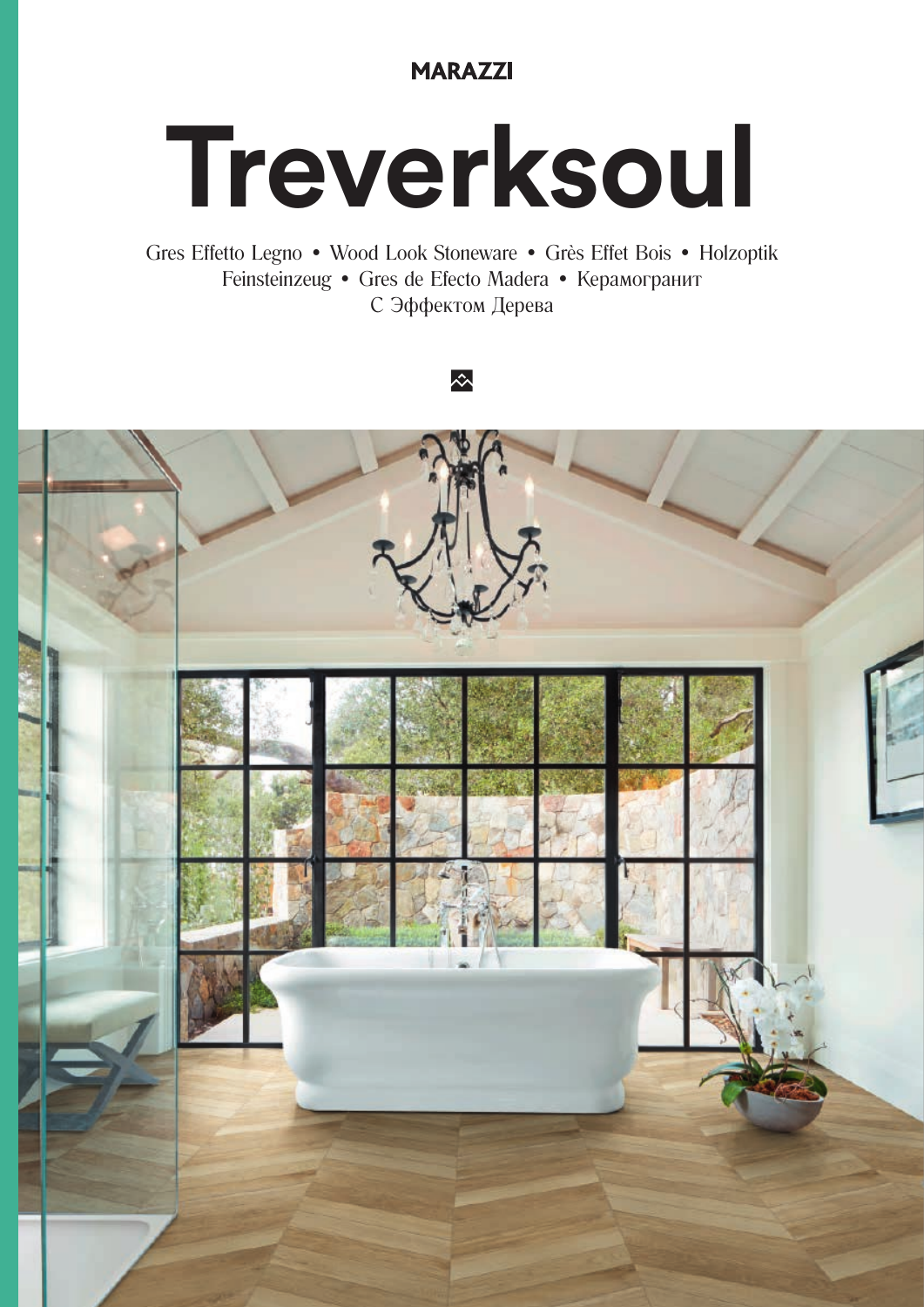# **Treverksoul**

Una collezione in gres porcellanato effetto legno dall'anima nobile e dal respiro contemporaneo, interpreta con fresca disinvoltura l'eleganza raffinata di antichi parquet, grazie al piccolo formato "Chevron" e alle sue innumerevoli soluzioni di posa, ideali per spazi pubblici e privati. Tre tonalità dalla ricca stonalizzazione grafica e cromatica sottolineano il calore e la luminosità di ambienti che si ispirano ad uno stile di altri tempi, con una nuova creatività tradotta secondo i codici di una fresca modernità.

A wood-look porcelain stoneware collection with an aristocratic soul and a contemporary feel, offering a fresh, unconventional take on the exquisite elegance of antique parquet floors thanks to the small Chevron size and the countless laying patterns it enables, ideal for public and private locations. Three colours with rich variation in patterning and shade underline the warmth and light of interiors inspired by a style from the past, with a new creativity shaped by a bright, original modernity.

Avec son âme noble et son style contemporain, la collection en grès cérame effet bois interprète avec désinvolture l'élégance raffinée des anciens parquets, notamment grâce à son petit format « Chevron » et à ses innombrables solutions de pose. Elle est parfaite dans les espaces publics et privés. Flanqués d'une très grande variabilité graphique et chromatique, les trois tonalités exaltent la chaleur et la luminosité des lieux qui semblent s'inspirer d'une esthétique des temps passés, mais avec une créativité nouvelle reflétant les codes d'une fraîche modernité.

Die erlesene Feinsteinzeugkollektion in Holzoptik liefert eine zeitgemäße Version eleganter, antiker Parkettböden. Mit dem Chevron-Kleinformat bietet sie unzählige Verlegemöglichkeiten für den Innen- und Außenbereich. Drei Farbtöne von großer struktureller und farblicher Vielfalt verleihen Räumen eine wohnliche, freundliche Ausstrahlung. Sie transportieren antike Stilwelten mit frischen Nuancen in die Gegenwart.

Una colección de gres porcelánico de efecto madera de alma noble y aire contemporáneo interpreta con fresco desparpajo la elegancia refinada de antiguos parqués, gracias al formato pequeño "Chevron" y a sus innumerables soluciones de colocación, ideales para espacios públicos y privados. Tres tonalidades con una rica degradación tonal y cromática remarcan la calidez y la luminosidad de ámbitos que se inspiran en un estilo de otros tiempos, con una nueva creatividad traducida con arreglo a los códigos de una fresca modernidad.

Благодаря малому формату "Chevron" и многочисленным решениям укладки, отлично подходящим для оформления общественных и частных пространств, эта коллекция керамогранита "под дерево", обладающая благородным духом и современным стилем, предлагает свежий, непринужденный подход к изысканной элегантности старинного паркета. Три нюанса с богатым графическим и цветовым разнообразием наделяют теплом и светлостью интерьеры, оформленные в стиле былых времен, но в современном творческом духе, выражающем принципы свежей актуальности.











**Cover M0ML** Treverksoul Neutral chevron 11x54

- **1 M0MM** Treverksoul Brown chevron 11x54
- **2 M0MN** Treverksoul Grey chevron 11x54
- **3 M0MM** Treverksoul Brown chevron 11x54
- **4 M0ML** Treverksoul Neutral chevron 11x54
- **5 M0MN** Treverksoul Grey chevron 11x54